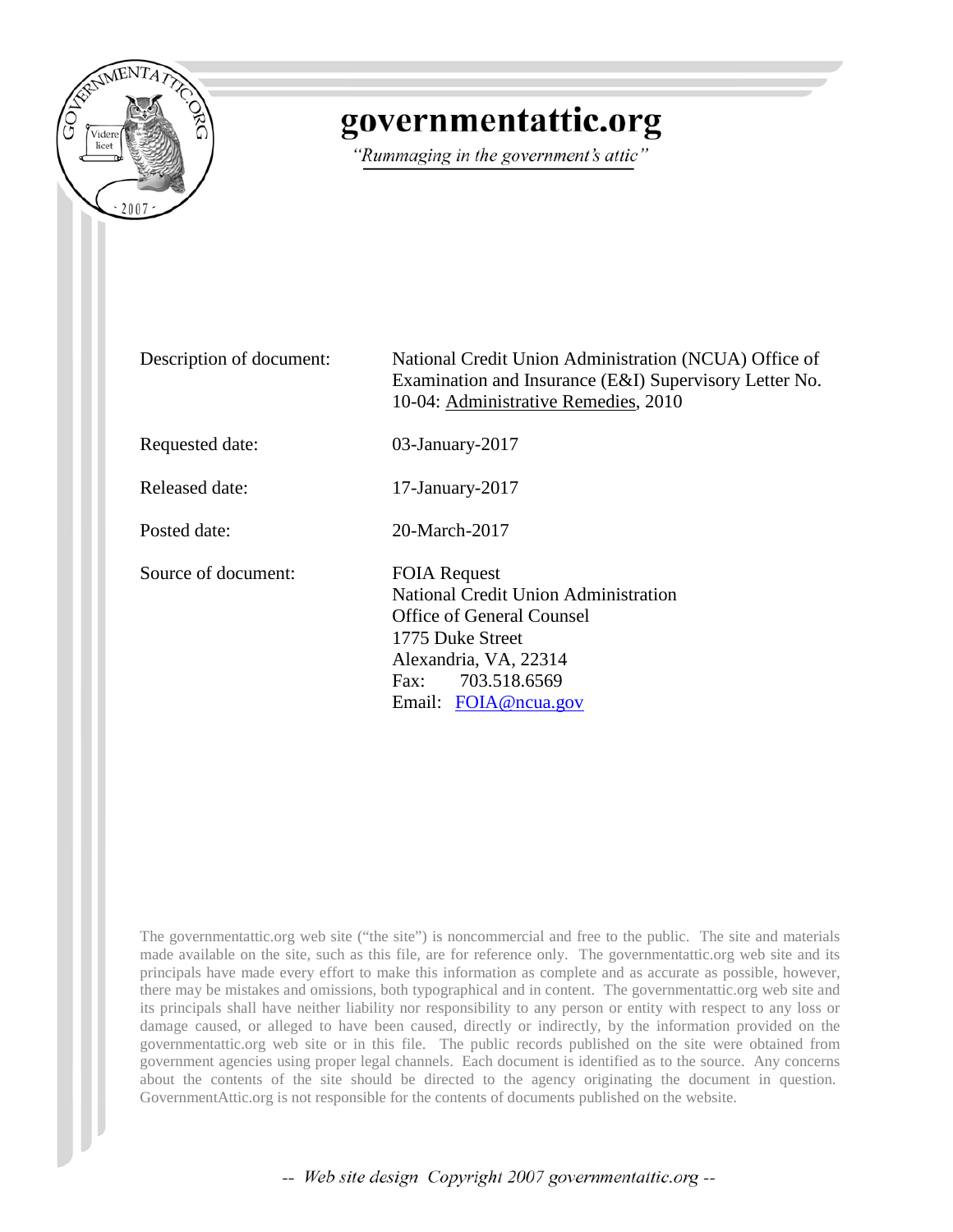

#### National Credit Union Administration

January 17, 2017

SENT BY E-MAIL

#### RE: FOIA 17-FOI-00015

This acknowledges receipt of your Freedom of Information Act (FOIA) request to the National Credit Union Administration (NCUA) on January 3, 2017. You requested a digital/ electronic copy of the following: 1) Enforcement Manual (NCUA Instruction 4820); 2) Administrative Remedies (Supervisory Letter 10-04); 3) Special Assistance Manual (NCUA Instruction 4810); and  $\overline{4}$ ) NCUA Personnel Manual (table of contents only).

Your request necessitates additional time to consult among multiple NCUA components with substantial subject matter interest. 12 C.F.R.  $\S$  792.16(a)(3). Consequently, we are extending our anticipated response time to February 16, 2017. 12 C.F.R. § 792.15. You may telephone FOIA staff at 703-518-6540 or e-mail FOIA@ncua.gov with questions, to limit your request scope, or to discuss an alternative processing time frame. 12 C.F.R. § 792.16(c).

Sincerely,

 $\sqrt{\frac{2}{100}}$ 

ƙina M. Metz Senior Attorney Advisor

GC/RM:CS 17-FOI-00015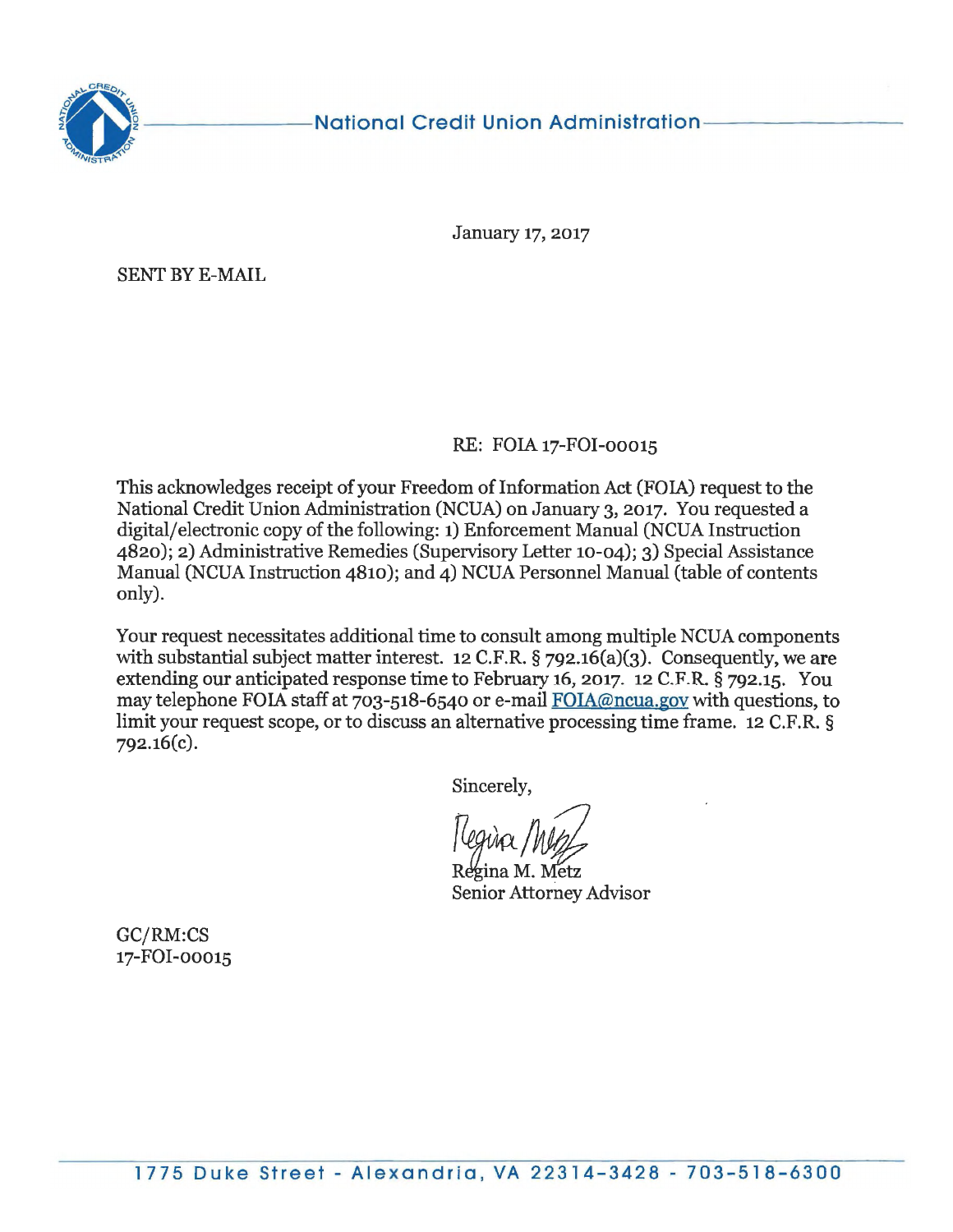# **SUPERVISORY LETTER**

**NATIONAL CREDIT UNION ADMINISTRATION OFFICE OF EXAMINATION AND INSURANCE 1775 DUKE STREET, ALEXANDRIA, VA 22314** 

**DATE:** 

**June 2010 Supervisory Letter No.: 10-04** 

**TO: All Field Staff** 

#### **SUBJECT: Administrative Remedies**

The number of problem credit unions continues to grow and the rapid rate of financial deterioration in recent cases requires NCUA to promptly and vigorously utilize all available administrative remedies and enforcement tools to ensure compliance with laws and regulations and the safety and soundness of federally insured credit unions. The failure to take decisive action to resolve problem credit unions can result in tremendous losses to the National Credit Union Share Insurance Fund (NCUSIF). We do not have the luxury of time to prolong addressing unsafe and unsound conditions.

The attached Supervisory Letter provides current guidance, a summary of our administrative remedies, and the framework for maintaining an administrative record. NCUA examiners should continue to utilize available discretionary authority to ensure credit unions follow safety and soundness principles. This will prompt credit unions to take the necessary corrective actions to decrease the risk of financial deterioration; thereby, minimizing potential risk to the membership and the NCUSIF.

NCUA's goal is not to intimidate, but to be a partner with credit unions to achieve safe and sound operations. We want to detect and resolve problems before they become insurmountable. This may include addressing safety and soundness problems that are determined through qualitative analysis versus relying on quantitative factors. To encourage corrective actions and help ensure credit union service is available to as many consumers as possible, we will increase the intensity of our administrative actions.

This letter is for "internal use only" and should not be given to credit union management. If you have any questions on this issue, please direct them to your immediate supervisor or regional management.

Sincerely,

Melvida Jone

Melinda Love Director, Office of Examination and Insurance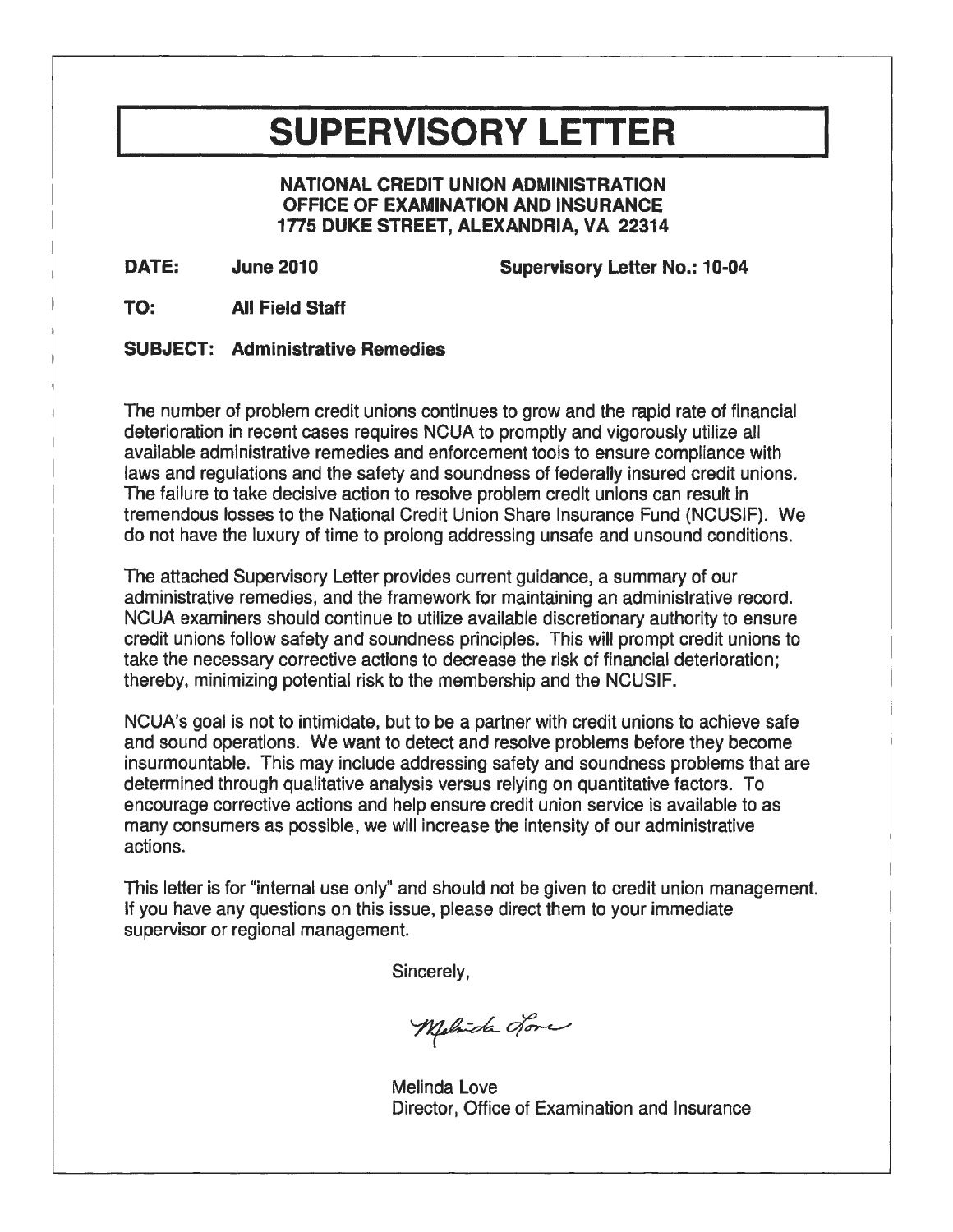

# **Supervisory Letter**



## **Administrative Remedies and/or Enforcement Actions**

Risk in the credit union industry continues to evolve and requires NCUA's ongoing evaluation of our risk monitoring and supervision procedures. NCUA's goal is not to intimidate, but to be credit unions' partner in safety and soundness. We want to detect and resolve problems before they become insurmountable. To encourage corrective actions and help ensure credit unions provide continued service to consumers, we will increase the intensity of our administrative actions.

This Supervisory Letter (Letter) emphasizes our formal and informal administrative remedies and/or enforcement actions and provides guidance for addressing risks, particularly in the current economic climate. The specific topics covered in this Letter include:

- Current principles for administrative remedies;
- Formal and informal actions available to NCUA examiners;
- Examples of situations when an action may be appropriate; and
- Guidance for building a sound administrative record.

This letter reiterates previous guidance, instructions and training to examiners regarding the administrative remedies. It also stresses the importance of communication with credit union officials and management regarding the correction of deficiencies. Credit union officials and management should have a clear understanding of the problems and focus on the material issues before they become fatal. Detailed guidance on administrative remedies and enforcement actions is contained in NCUA Instruction No. 4820, Enforcement Manual, dated September 16, 2004 and Chapter 30 of the Examiner's Guide, Administrative Actions. The appendix to this letter contains a chart to help you decide on a possible appropriate remedy.

To assure greater uniformity of action and direct supervisory efforts to credit unions  $\text{most in need of them}$  $(b)(7)(E),(b)(8)$ (b)(7)(E) (b)(8)

 $(b)(7)(E)$ , $(b)(8)$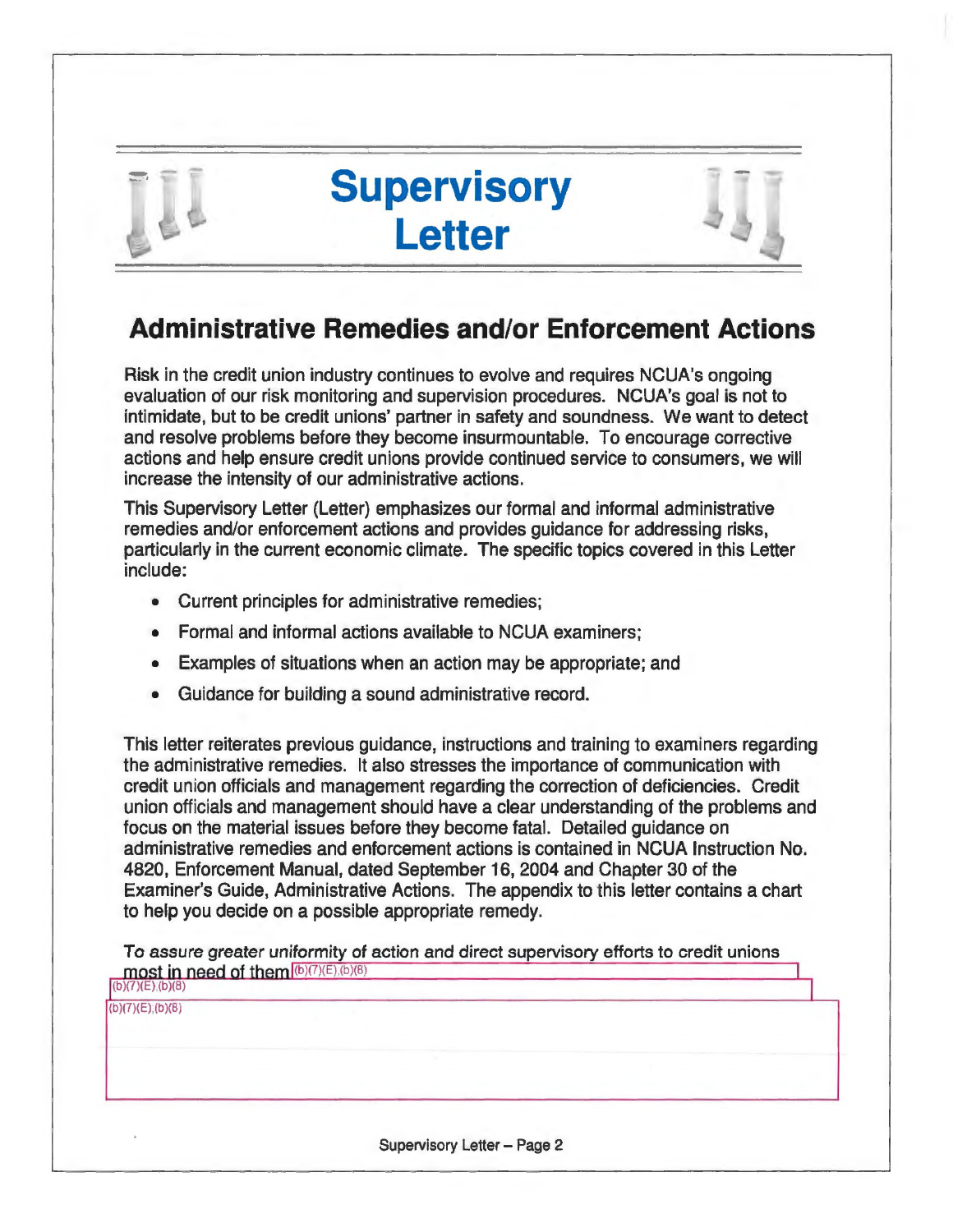(bl(7)(E),(b)(B)

Examiners should document in the examination report confidential section and/or contact memos the:

- 1. Evaluation of administrative remedies;
- 2. Options considered for prompt resolution of the credit union's problems;
- 3. Pre-planned path for administrative remedies; and
- 4. Reason for not using an available remedy.

The documentation will become part of the administrative record and alleviate disruptions in future supervision and planned corrective actions should examiner responsibilities change. The administrative record<sup>1</sup> will provide continuity for any examiner to focus efforts on correcting deficiencies before they materially affect the credit union's financial condition.

## **Principles for Administrative Remedies**

To appropriately address a credit union's problems before they become fatal, NCUA staff should adhere to the following principles for administrative remedies.

- Maintain open communications. This includes dialogue between NCUA and credit union management and officials, and among regional staff, the Office of General Counsel and the Office of Examination and Insurance. Regions should contact the appropriate offices to discuss the facts, recommended actions, and alternatives for the case, well before a formal request for concurrence.
- Maintain open communications with the state regulator for any state-chartered credit union. The type of administrative remedy may vary depending upon the state's enforcement powers.
- Minimize the period between informal and formal actions. The lack of timely effective action by credit union officials and management must be met with quick response and elevation of the action used.

<sup>&</sup>lt;sup>1</sup> The administrative record is the total collection of information NCUA needs for decision-making purposes and must include sufficient documentation should administrative or legal actions become necessary.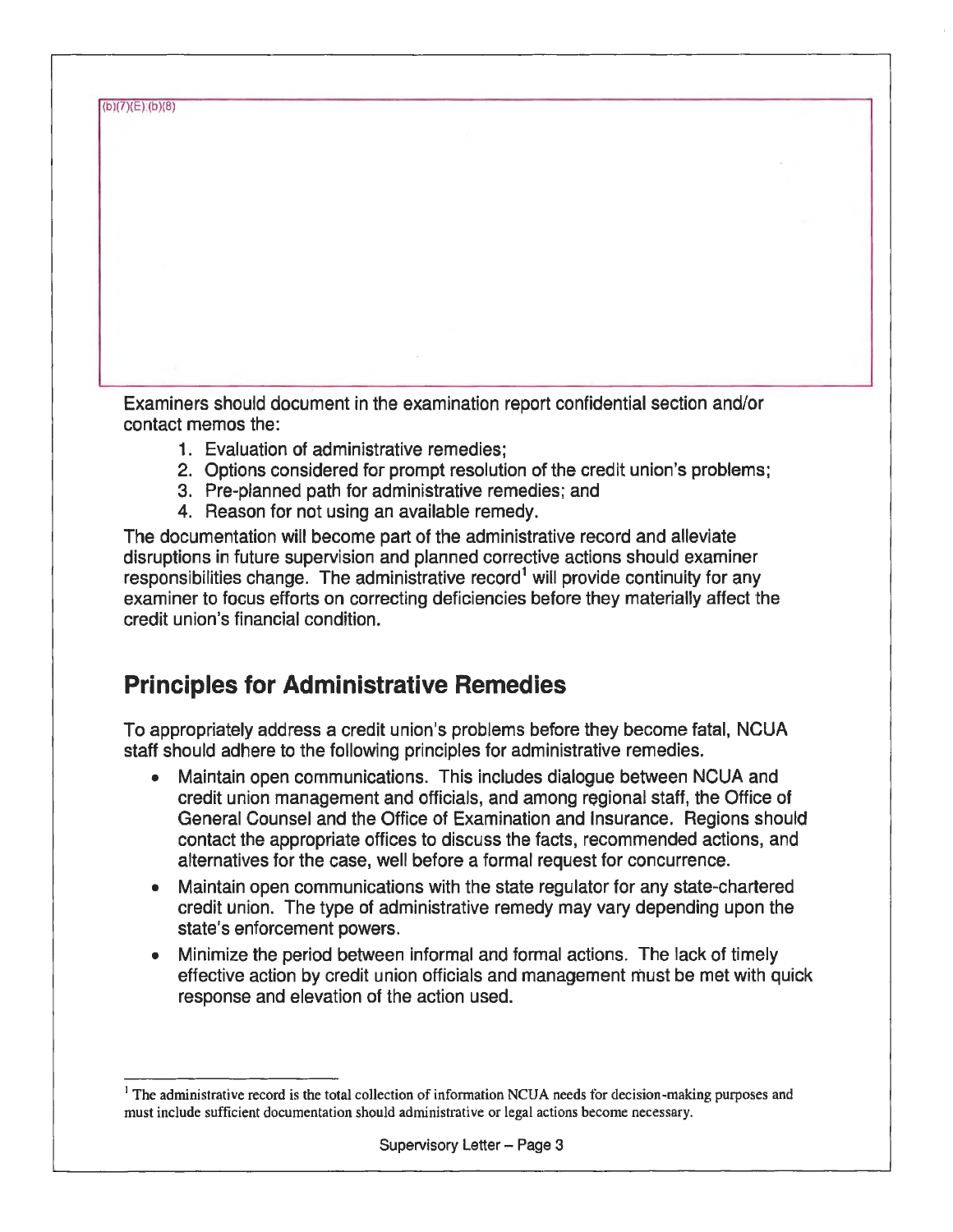- Determine the type of formal enforcement action based on the nature and scope of the problems, the urgency of the situation and the ability and willingness of credit union management and officials to implement appropriate corrective action. It is not necessary to wait until net worth drops to a critical level before taking administrative action. Unsafe and unsound programs can quickly deteriorate net worth levels.
- "Begin with the End in Mind."2 The action must be appropriate for the desired outcome. Resolution plans should not focus on merger or liquidation, but rather a coordinated effort to rehabilitate the credit union. To ensure we implement timely actions in the event of a credit union's non-compliance, staff should develop a preplanned administrative path and maintain open communications with applicable parties.
- Verify management substantially corrects problems identified during prior examinations and contacts. A more urgent tone and/or issuing an administrative remedy may be necessary if the severity of the situation warrants.
- Prioritize problems because credit union management may be overwhelmed with the issues and not focus on the most serious problems and risks to the credit union.
- Focus on the major issues and do not allow less important concerns to detract from the priorities. It is easy to become distracted by numerous problems, failure to get necessary information and other secondary issues.
- Provide factual and accurate information. Credit union management rightfully expects correct facts. Administrative actions may be viewed as adversarial so NCUA may lose credibility when facts are inaccurate.
- Verify all documented actions are §pacific, Measurable, Achievable, Resultsoriented, and Timely.
- Determine and intensify supervision on increased risk ratings of moderate or high, significant variances between NCUA and SSA risk ratings, and use all data available to detect emerging risks.
- Advocate the use of formal actions (Published LUA, Cease and Desist Orders, Conservatorship) in the following situations:
	- o Existence of material unsafe or unsound practices in conducting the business of the credit union;
	- o The credit union poses an abnormal risk to the NCUSIF;
	- o Credit union management refuses to sign a Letter of Understanding and Agreement or will not comply with a Preliminary Warning Letter;
	- o Serious insider abuse involving members of senior management or the officials, whether or not it harms the credit union immediately;
	- o Serious regulatory compliance problems or substantial violations of law;
	- o The credit union has disregarded, refused, or been unable to appropriately respond to prior supervisory efforts to correct previously identified serious problems or weaknesses. The timeline does not have to include multiple contacts; or

 $2$  One of the habits described in "The 7 Habits of Highly Effective People" by Stephen R. Covey.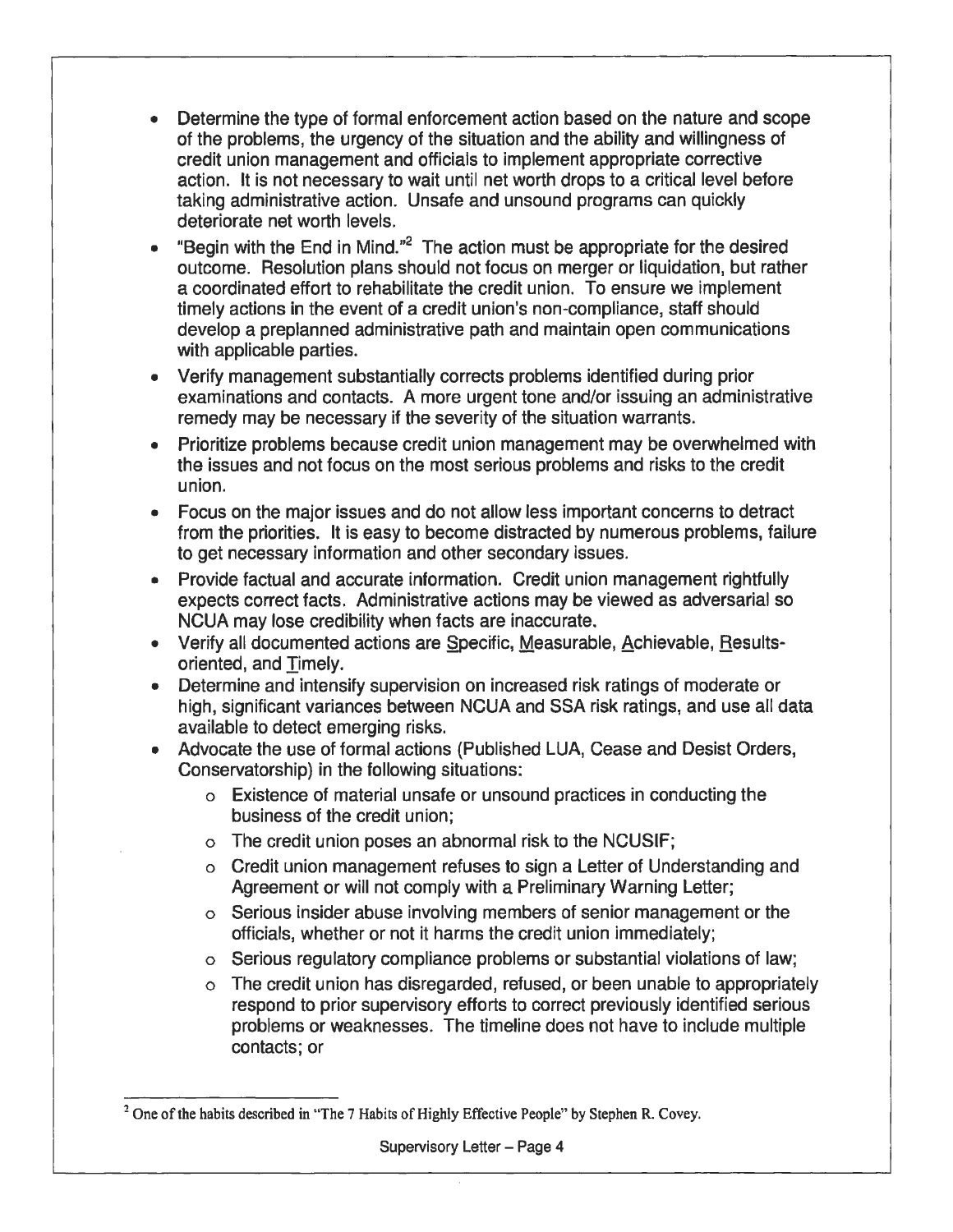o You cannot determine the credit union's true condition because it has refused to or cannot satisfactorily maintain its books and records, it has attempted to place unreasonable limitations on how, when, or where the examination is conducted, or it has imposed limits or restrictions on examiner access to personnel, books, and records.

## **Administrative Remedies or Enforcement Actions**

The administrative remedies are divided between informal and formal actions. $3$  The list is not a step 1, 2, 3 process for resolving safety and soundness concerns. At any point, for any CAMEL rating, the following actions may be used and will depend upon the circumstances at each credit union.

Informal actions include:<sup>4</sup>

- Examination report with board resolution (Document of Resolution(DOR)),
- Regional Director Support Letter,
- Letter of Understanding and Agreement (non-published),
- Preliminary Warning Letter, and
- Regulator leverage.

Formal actions include:<sup>5</sup>

- Published Letter of Understanding and Agreement,
- Immediate and/or Permanent Cease and Desist Order,
- Civil Money Penalties,
- Involuntary Liquidation,
- Conservatorship,
- Removal and/or Prohibition,
- Termination of Insurance and/or Revocation of Charter, and
- Prompt Corrective Action related actions.

 $(b)(7)(E)$ . $(b)(8)$ 

 $3$  For additional information, examiners should refer to Regional Guides, Chapter 30 of the Examiner's Guide  $-$ Administrative Actions, and NCUA Instructions 4810 - Special Assistance Manual, and 4820 - Enforcement Manual.

 $4$  All informal actions (excluding a DOR) must be approved by the Regional Director.

<sup>&</sup>lt;sup>5</sup> The Office of General Counsel (OGC) must be consulted on all formal actions and they must be approved as outlined in the Delegations of Authority. When considering a formal administrative action OGC should be consulted as early in the process as possible.  $(b)(7)(E)(b)(8)$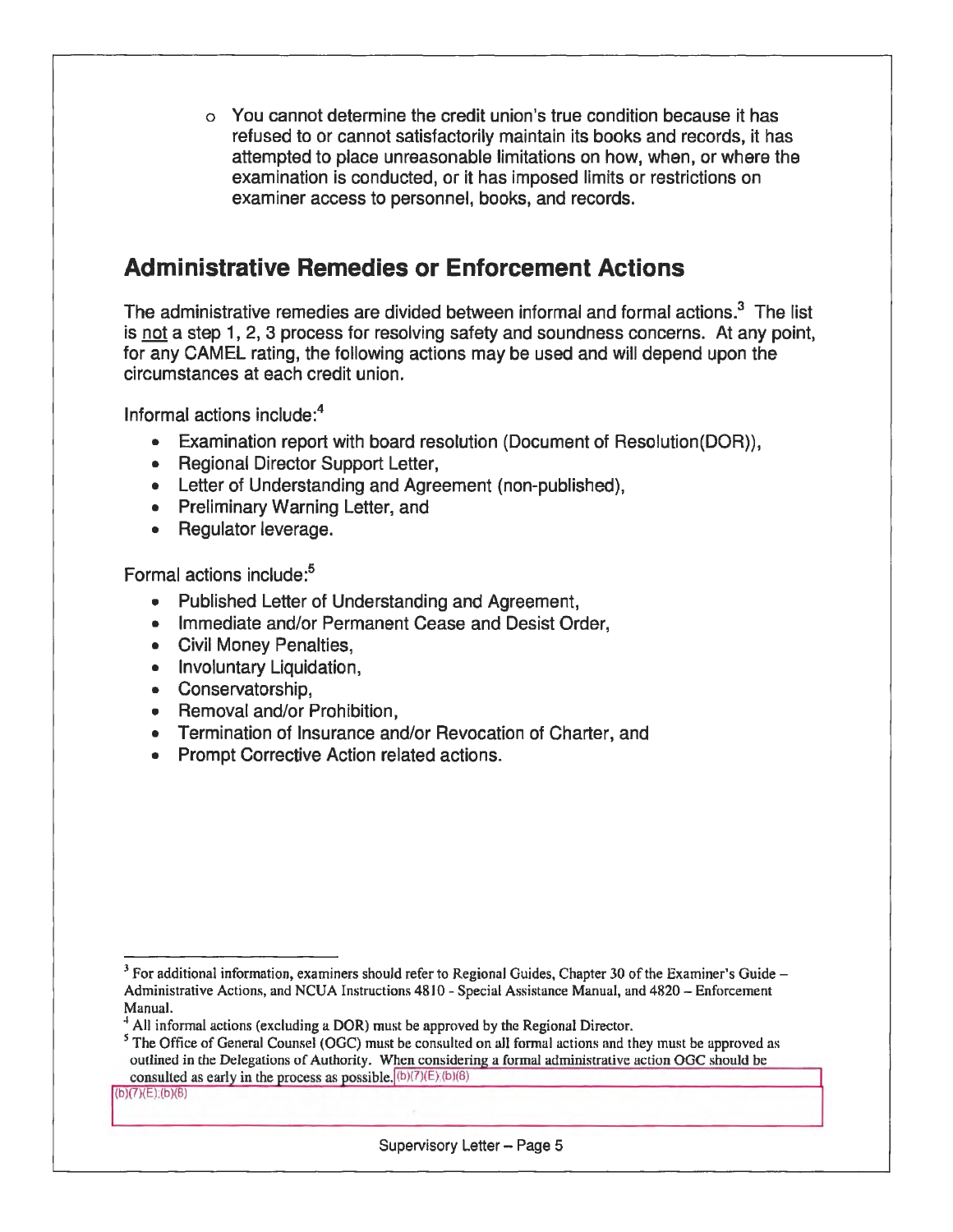## **The Following Provides a Summary of the Informal Actions6**

#### **Examination Report with Board Resolution (Document of Resolution)**

The report to officials must clearly prioritize conclusions and problems and address root causes of problems so that no ambiguity exists about responsibility for problems and required corrective action. The report must highlight any repeat deficiencies and noncompliance with prior commitments. Examiners must provide an accurate assessment and description of the credit union's conditions and commitments for corrective action.

#### **Regional Director Support Letter (RD Letter)**

The RD Letter conveys information to the directors so they completely understand the problems, their relative severity, and the effect on the credit union if left uncorrected. The RD Letter should remain focused on the core safety and soundness issues and provide the essential foundation for any potential enforcement action. RD Letters address serious and/or persistent problems not being resolved through normal supervision.

RD Letters are appropriate when:

- Officials have failed to take agreed-upon corrective action;
- Appropriate level of NCUA supervision has been completed yet problems are not resolved;
- Officials are not meeting the terms of the Document of Resolution or Letter of Understanding and Agreement; or
- A letter will reinforce the sense of urgency on the major issues.

#### **Letter of Understanding and Agreement (Non-Published)**

This bilateral document with the credit union officials itemizes agreed upon actions. The LUA will comprehensively address the areas of concern.

The agreement should:

- Detail the major areas of concern;
- Include action-oriented steps for resolution; and
- Establish reasonable benchmarks and timeframes for correction.

Any violation may serve as a basis for establishing grounds for other administrative action if the underlying safety and soundness concerns persist. Should the credit union fail to comply with the terms of the LUA and this failure constitutes a material safety and soundness violation or violation of a law or regulation, NCUA may take an enforcement action even if the LUA is not published.

#### **Preliminary Warning Letter (PWL)**

This is a one-way communication from the Regional Director to the officials notifying them of specific affirmative actions they must take and/or activities they must refrain from. The letter may be used in lieu of an LUA if time is of the essence, if officials are uncooperative, or if they will not agree to sign the LUA. This letter will formally notify the officials of the intent to initiate administrative remedies. Since non-compliance with the

<sup>6</sup> The lists and possible reasons for actions are *not* all inclusive. Examiners should consult their supervisors, regional office, or the Office of General Counsel for further information.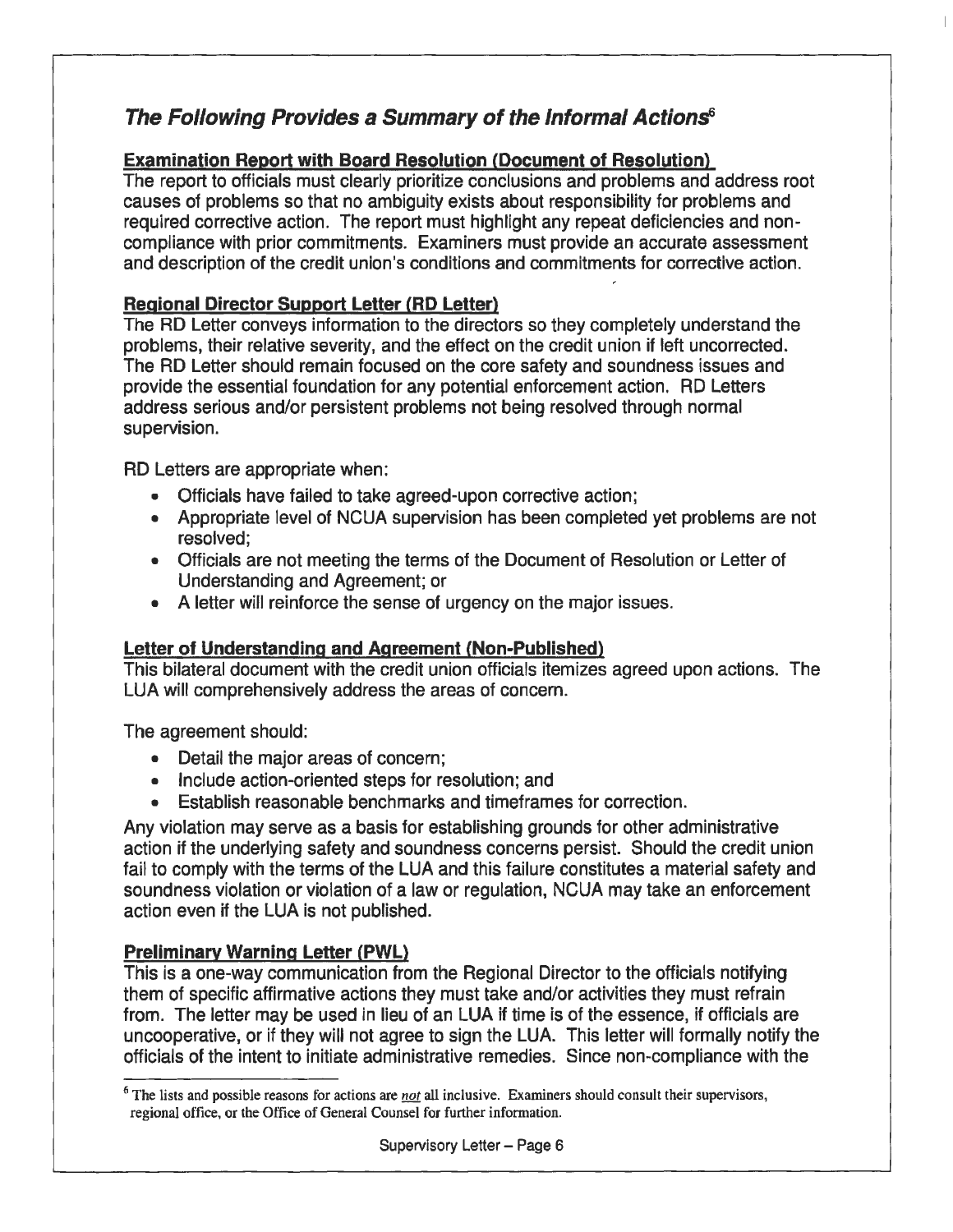PWL will lead to other administrative remedies, the corrective actions outlined in the PWL should focus on correcting those problems that present risk to the NCUSIF.

#### **Regulator Leverage**

This is an action to withhold or allow conditional approval as part of the approval process because of a regulatory compliance or safety and soundness issue. This tool is available when the credit union is seeking fixed asset waivers, member business loan waivers, field of membership expansions, etc. Rescinding previously approved waivers due to safety and soundness issues is considered regulator leverage.

## **The Following Provides a Summary of the Formal Actions***<sup>7</sup>*

#### **Published Letter of Understanding and Agreement [Section 206(s) of the FCUA, (12**  $U.S.C.$  § 1786(s)(1)(A))<sup>8</sup>]

The same guidelines are in place as with the non-published LUA. A published LUA is always acceptable in any factual situation where an unpublished LUA is under consideration in order to correct problems. The question of whether to utilize a published or unpublished LUA depends upon the credit union's history of cooperation with NCUA's supervision and whether the needed corrections are likely to occur if the LUA is not published. NCUA may enforce non-compliance with a published LUA by pursuing an enforcement action, such as a cease and desist order or civil money penalty, and proving noncompliance with the published letter. Note that these agreements can be drafted two ways. The first approach includes language acknowledging that the LUA will be published immediately. The second approach includes language acknowledging that the agreement will be published at the discretion of the Regional Director upon a failure by the credit union to correct specific identified problems within specified timeframes.<sup>9</sup>

#### **Examples of when a Published LUA may be used**

- The board has two factions one supports the manager and one does not. The manager is approving loans for ineligible members because they are friends. A non-published LUA is issued and signed. The language in the non-published LUA states the Regional Director has the discretion to publish the LUA at a later date if the credit union fails to correct the required items. Despite the examiners frequent on site contacts and phone calls to individual directors, the manager continues to violate the non-published LUA. The Region publishes the LUA, which forces the board to take corrective action.
- The credit union has not charged off loans to members affected by a sponsor layoff two years prior to the examination. Current loan underwriting is poor with many loans approved to members with adverse credit. Recordkeeping is weak with many out of balance or delinquent general ledger reconcilements and the annual audit is late. The board is not conducting monthly meetings and the

*<sup>1</sup>*The lists provided and possible reasons listed are *not* all inclusive. Examiners should consult their supervisors, regional office, or the Office of General Counsel for further information. Chapter 30 of the Examiner's Guide and NCUA Instruction No. 4820 provide detailed guidance in this area.

<sup>&</sup>lt;sup>8</sup> These agreements are published on the NCUA website. 9 See Chapter 2 of NCUA Instruction No. 4820.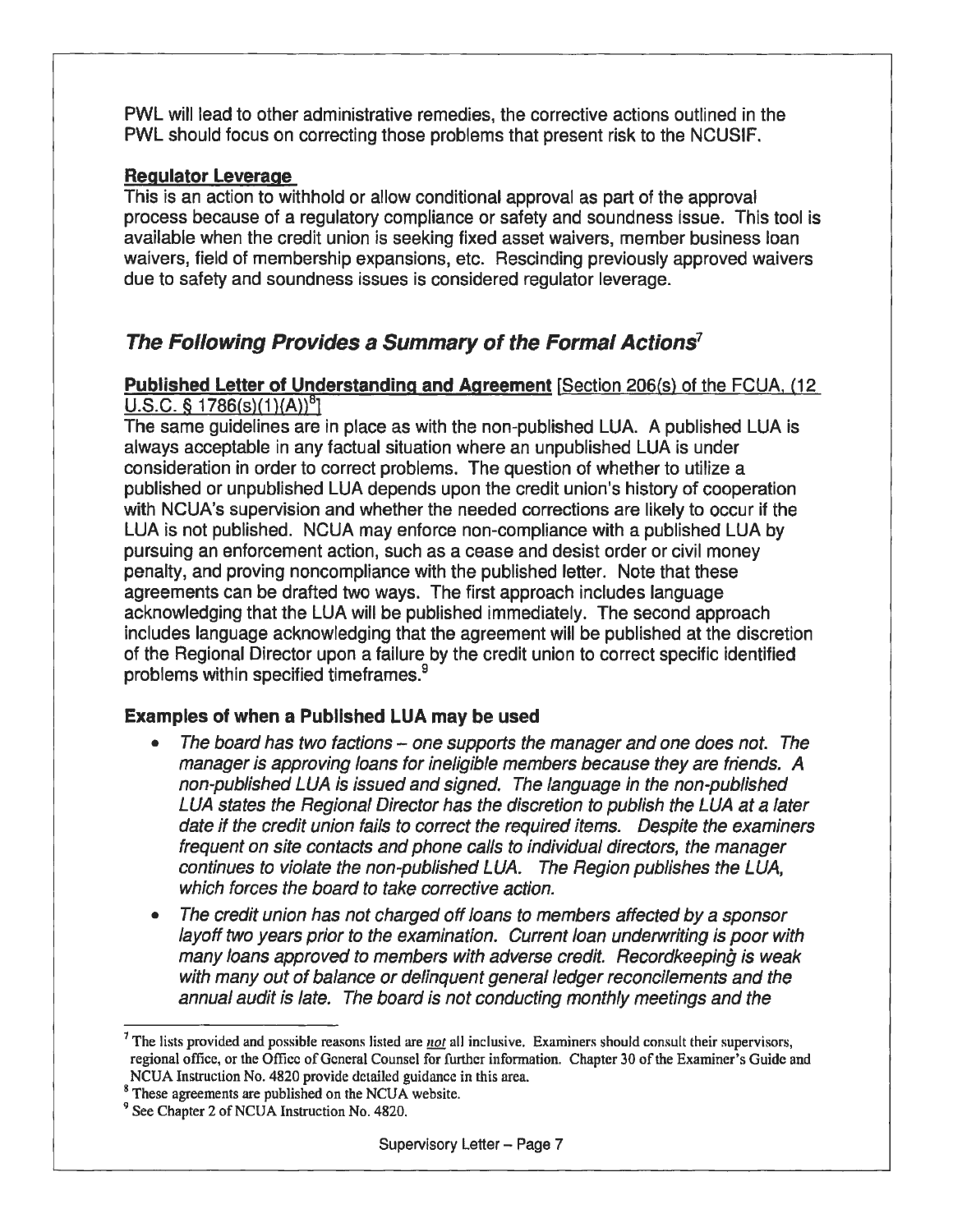supervisory committee is not fulfilling its duties. A non-published LUA is issued and signed. The language in the non-published LUA states the Regional Director has the discretion to publish the LUA at a later date if the credit union fails to correct the required items. The board and manager are very slow to correct the items shown in the LUA. The Region publishes the LUA to prompt the board to fulfill its fiduciary responsibilities.

- The exam for year 2 shows the credit union did not comply with prior DOR items. A Regional Director Letter is issued within 1 month of the exam to reinforce the board of directors needs to take action. A follow up contact within 3 months shows no improvement, so an LUA is issued and published.
- The exam determines that the federal credit union has failed to have a supervisory committee audit that meets the requirements of Section 715 of NCUA 's Rules and Regulations. The DOR requires corrective action within 45 days but an examiner contact two months after the exam indicates that the federal credit union has not taken any steps to correct the deficiency. An LUA is issued and published.
- XYZ FCU enters into building contracts to develop a new branch office that also includes plans for space that will not be utilized to transact credit union business. The preliminary indications are that the investment in the project may cause the federal credit union to violate the fixed asset provisions of Section 701.36 of NCUA 's Rules and Regulations and create a safety and soundness problem. The federal credit union has not provided information regarding compliance with the fixed asset limitations and does not appear to have Board resolutions in place outlining definitive plans for full occupation within one year of the project's completion. An LUA is issued and published assuring compliance with the fixed asset limitation and committing the credit union's board to pass appropriate resolutions regarding occupancy of the premises upon completion.

**Cease and Desist (C&D)** [Section 206(e) of the FCUA,  $(12 \text{ U.S.C.} \& 1786(e) \& (f))$ ] There are two types of C&D orders, an immediate/temporary C&D and a permanent C&D. Both may be issued against any insured credit union or institution affiliated party  $(IAP).<sup>10</sup>$  Both require that an IAP or a credit union engage in (or be about to engage in) an unsafe or unsound practice or a violation of relevant law or regulation. These actions can be:

- $\bullet$  affirmative requiring the credit union to take certain actions, or
- prohibitive requiring the credit union to cease certain actions or practices.

In cases involving a state-chartered credit union, either the state may issue a C&D or NCUA must provide the regulator with notice of our proposed action and a specific time for them to accomplish satisfactory corrective action. If the regulator does not complete the corrective action in the specified timeframe, NCUA may proceed with its own action.

<sup>&</sup>lt;sup>10</sup> An IAP can be any member, director, officer, or employee of, or agent for, an insured credit union. An IAP can be any consultant, joint venture partner, and any other person as determined by the NCUA Board who participates in the conduct of the affairs of an insured credit union. An IAP can also be any independent contractor who participates in the conduct of affairs of an insured credit union and knowingly or recklessly participates in any violation of any law or regulation, any breach of fiduciary duty, or any unsafe and unsound practice.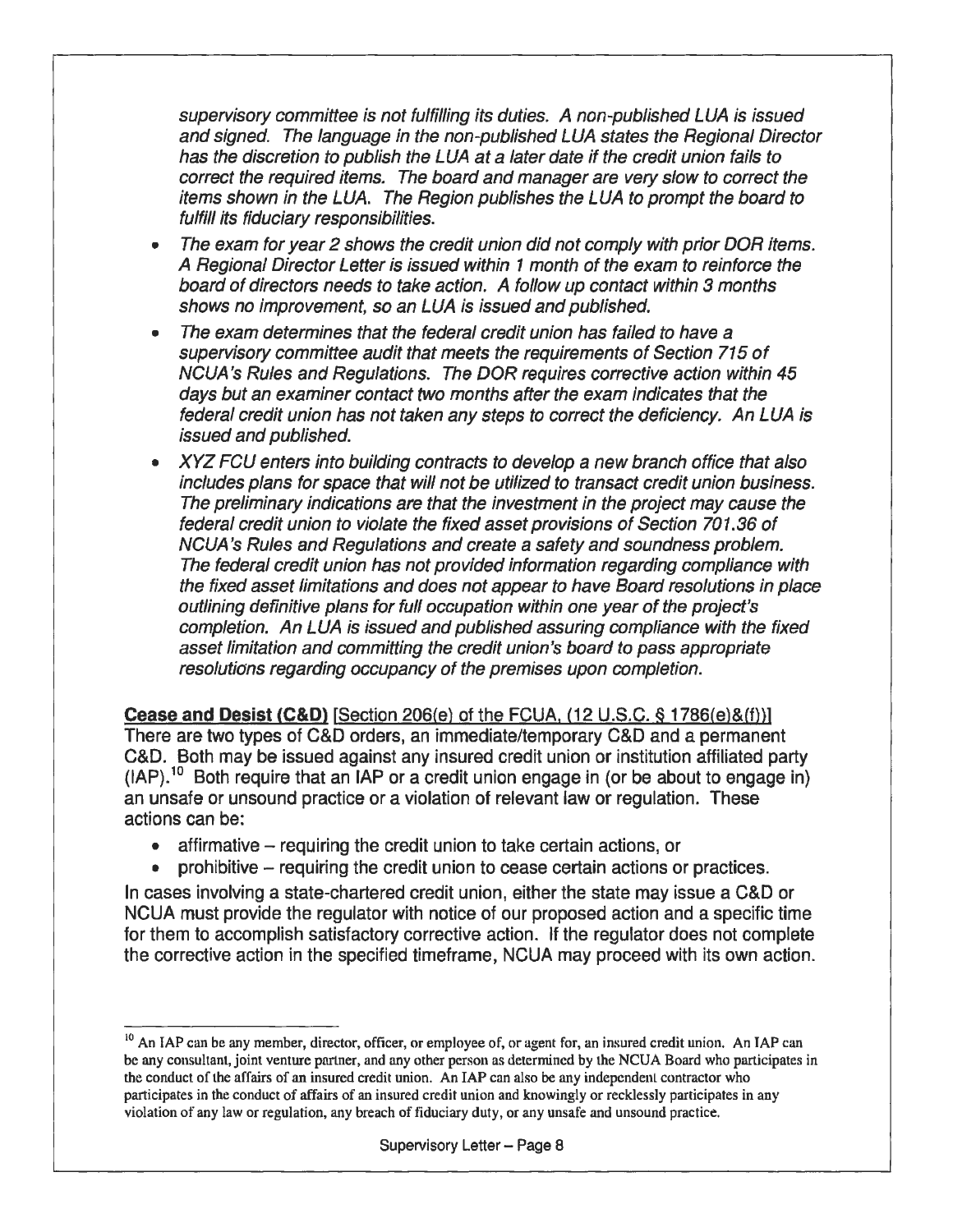#### **Immediate/Temporary C&D**

These are effective immediately and are issued prior to an administrative hearing when the unsafe or unsound practice, regulatory or legal violation or the continuation thereof is likely to:

- 1. Cause insolvency or significant dissipation of assets or earnings of the credit union; or
- 2. Weaken the condition of the credit union or otherwise prejudice the interests of its insured members prior to the completion of the administrative hearing and process.

They are most effective when it is necessary to prevent the continuation of any bad acts, to limit harm, or to force corrective action while the administrative process goes forward. An administrative hearing follows before the temporary C&D becomes permanent.

The document setting forth the immediate C&D will also contain a "Notice of Charges and Hearing" outlining the alleged unsafe or unsound practice or regulatory or legal violation. The document is effective immediately upon service but the statute allows for immediate challenge of the C&D Order in U.S. District Court.

#### **Permanent C&D**

A permanent C&D may be issued upon consent of the credit union or IAP or after the completion of the administrative hearing and any judicial review.

#### **Possible Reasons for Cease and Desist orders**

A C&D may be used to address violation of law, regulation, or a published LUA as well as to correct unsafe and unsound business practices. Generally, this administrative action is most effective in addressing specific acts or omissions rather than systemic problems in an institution. For example, a C&D may be appropriate if a credit union or IAP is:

- 1. Engaging in or has engaged in, or the examiner has reasonable cause to believe that the credit union or the persons involved are about to engage in, an unsafe or an unsound practice in conducting the business of the credit union.
- 2. Violating or has violated, or the examiner has reasonable cause to believe that the credit union or persons involved are about to violate a law, a rule, a regulation, any condition imposed in writing by the NCUA Board, or any written agreement entered into with the NCUA Board, as long as the agreement has been published in accordance with Section 206(s) of the FCU Act (12 U.S.C. § 1786(s)).

#### **Example of when a C&D may be used**

• ABC Federal Credit Union converts to a new data processing system without understanding the general ledger account mapping in the new system. ABC proceeds to incorrectly post daily work to the wrong general ledger accounts. Six monthsJater, AEC has an out of balance condition in its corporate bank account totaling 50 percent of total assets. During the 6 months, the CFO has been unable to produce financial statements for the board and the most recent corporate reconcilement is 40 pages long and 4 months old. Two thirds of the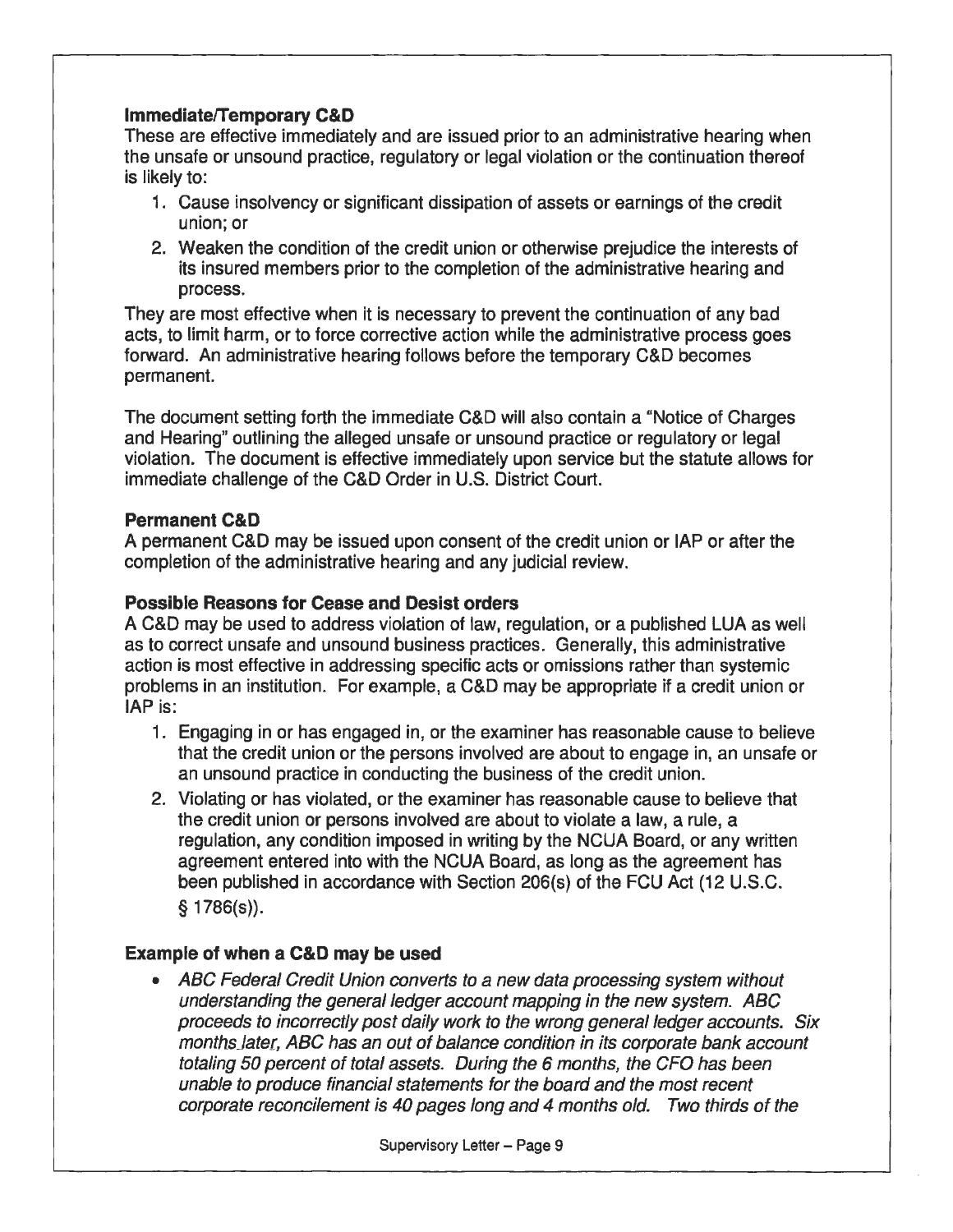general ledger accounts are not reconciled. When the board asks for progress updates, the CEO repeatedly states, "we are working on it." There is no discussion about hiring a third-party to assist in correcting the out of balance condition and the CEO has no sense of urgency to correct the problem. ABC cannot accurately determine its financial condition or net worth ratio. NCUA issues an Immediate Cease and Desist order to compel the board to take immediate action to correct the out of balance condition and determine ABC's true financial position.

**Civil Money Penalties** [Section 206(k)(2} of the FCUA. (12 U.S.C. § 1786(k)(2))] The Federal Credit Union Act specifies three tiers of civil money penalties. The NCUA Board may assess civil money penalties against either a credit union or an institutionaffiliated party. Any penalties are paid to the U.S. Treasury. Determination of an appropriate amount for a civil money penalty may only be made after consideration of the mitigating factors set forth in Section 206(k)(2)(G) of the FCUA, 12 U.S.C. § 1786(k)(2)(G).

- 1. First tier. Any credit union or institution-affiliated party that violates a law or regulation, a final order of the NCUA Board, a published agreement with the Board (such as a published LUA), or a condition imposed in a published writing by the Board in connection with the granting of any application (such as the Insurance Agreement), may receive a penalty of not more than \$5,000 for each day of the violation. First tier penalties may apply to credit unions that, even after warnings, repeatedly submit late or substantially inaccurate call reports.
- 2. Second tier. If the credit union or institution-affiliated party commits a first tier violation, and exhibits reckless conduct or a breach of fiduciary duty, and the violation, practice or breach is part of a pattern of misconduct, or causes more than a minimal loss to the credit union, or results in a monetary gain or other benefit to the institution-affiliated party, then the NCUA Board may assess a civil money penalty of not more than \$25,000 per day for each day of the violation.
- 3. Third tier. Any credit union or institution-affiliated party that knowingly commits a first tier violation, knowingly engages in unsafe or unsound practices, knowingly breaches any fiduciary duty, or knowingly or recklessly causes a substantial loss to the credit union or a substantial monetary gain or other benefit to a party because of the violation, breach, or practice, may be assessed a civil money penalty of not more than \$1,000,000 per day for each day of the violation, or in the case of a credit union, 1 percent of assets, whichever is less.

#### **Examples of when a civil money penalty may be used**

• ABC Federal Credit Union failed to file its annual Home Mortgage Disclosure Act reports in the required timeframes. The NCUA Board determines grounds exist to assess civil money penalties. To avoid the time and expense of administrative litigation, ABC consents to an "Order of Assessment of Civil Money Penalty."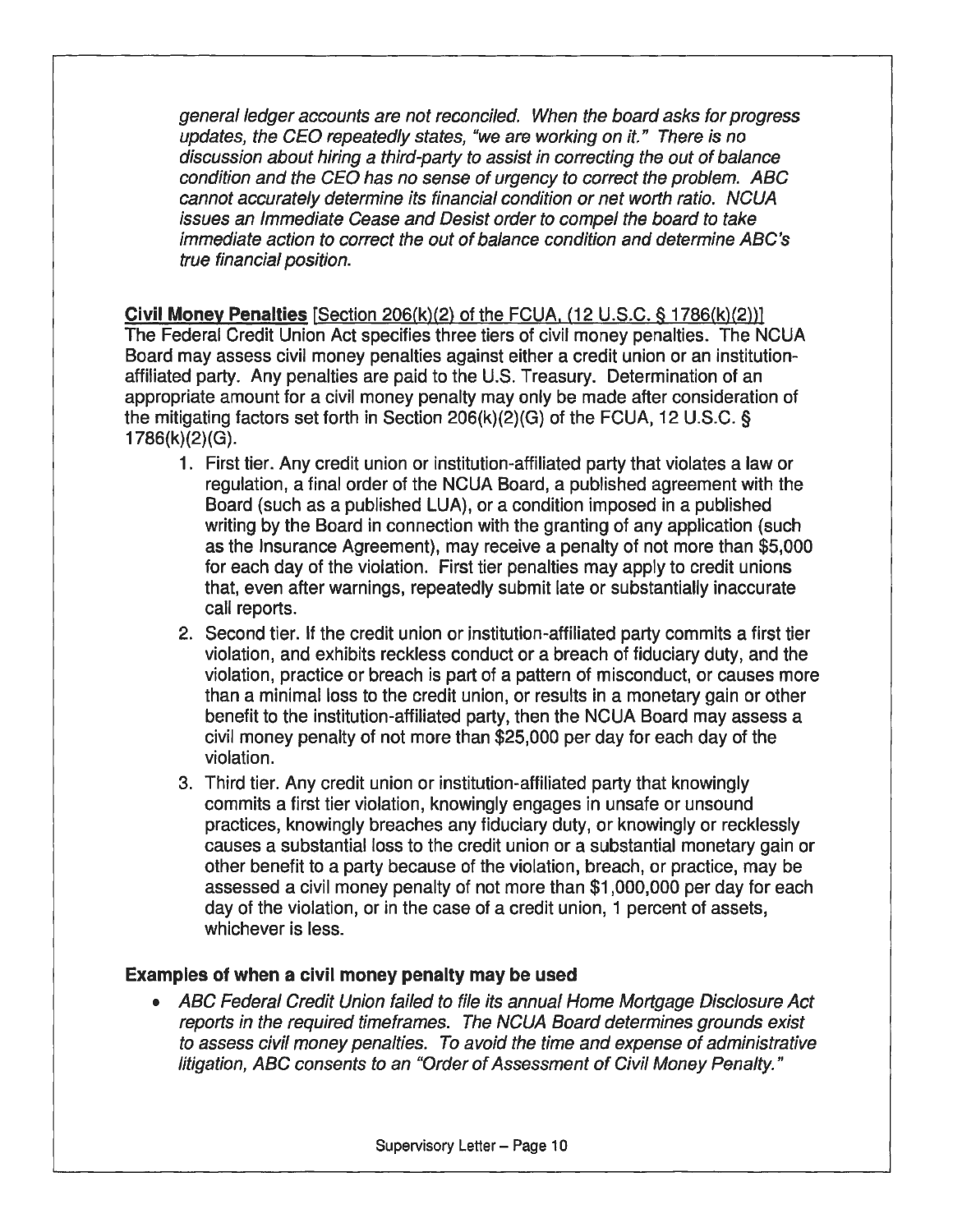• ABC Federal Credit Union has repeatedly filed its quarterly 5300 reports after the filing deadlines. The NCUA Board determines grounds exist to assess civil money penalties.

#### **Conservatorship** [Section 206(h) of the FCUA, (12 U.S.C. § 1786(h)(1))]

The NCUA Board may impose a conservatorship on any insured credit union. In the case of a state-chartered institution, the state regulator must be notified and given 30 days to provide a written approval of the proposed action. If the state regulator disagrees, the NCUA Board may proceed after the 30-day period only by unanimous vote. Some state regulators may place state chartered credit unions into conservatorship pursuant to state law.

Generally, this authority is most effective where problems are systemic, we have lost confidence in the board and management or when a quick action is required. A Conservatorship Order is effective immediately upon service. It provides immediate possession and control of all books and records as well as the operation of the institution. A Conservatorship Order may be challenged in U.S. District Court within 1 O days of issuance.

#### **Possible Reasons for a Conservatorship**

- To conserve the credit union's assets;
- To protect the NCUSIF;
- To protect the interest of the insured members;
- By resolution of the credit union board of directors;.
- Willful violation of a Final Cease and Desist Order;
- Concealment of or refusal to make available the books and records for inspection by an examiner or lawful agent of the NCUA Board;
- Notification by the Attorney General that the credit union has been found guilty of certain criminal provisions;
- Classification of the credit union as *significantly undercapitalized* with no reasonable prospect of becoming adequately capitalized (PCA Conservatorship); or
- Classification of the credit union as *critically undercapitalized (PCA* Conservatorship).

#### **Example of when a conservatorship may be used**

• Poor underwriting, lack of monitoring, lack of appropriate due diligence, unsafe risk mitigation controls and stress in the local real estate market cause delinquency in ABC Federal Credit Union's construction and development loan (COL) portfolio to increase by 200 percent in 18 months. Management does not have sufficient access to third party permanent financing for the COL loans. Foreclosures are rapidly increasing. ABC initiates a poorly conceived workout program leading to higher delinquency and losses. The primary source of funds for the CDLs is either in high cost, large deposits (uninsured shares) or borrowings. The provider of the borrowings closes the line of credit as ABC's financial situation deteriorates. ABC management terminates the excess share insurance coverage further exacerbating liquidity concerns as the large balance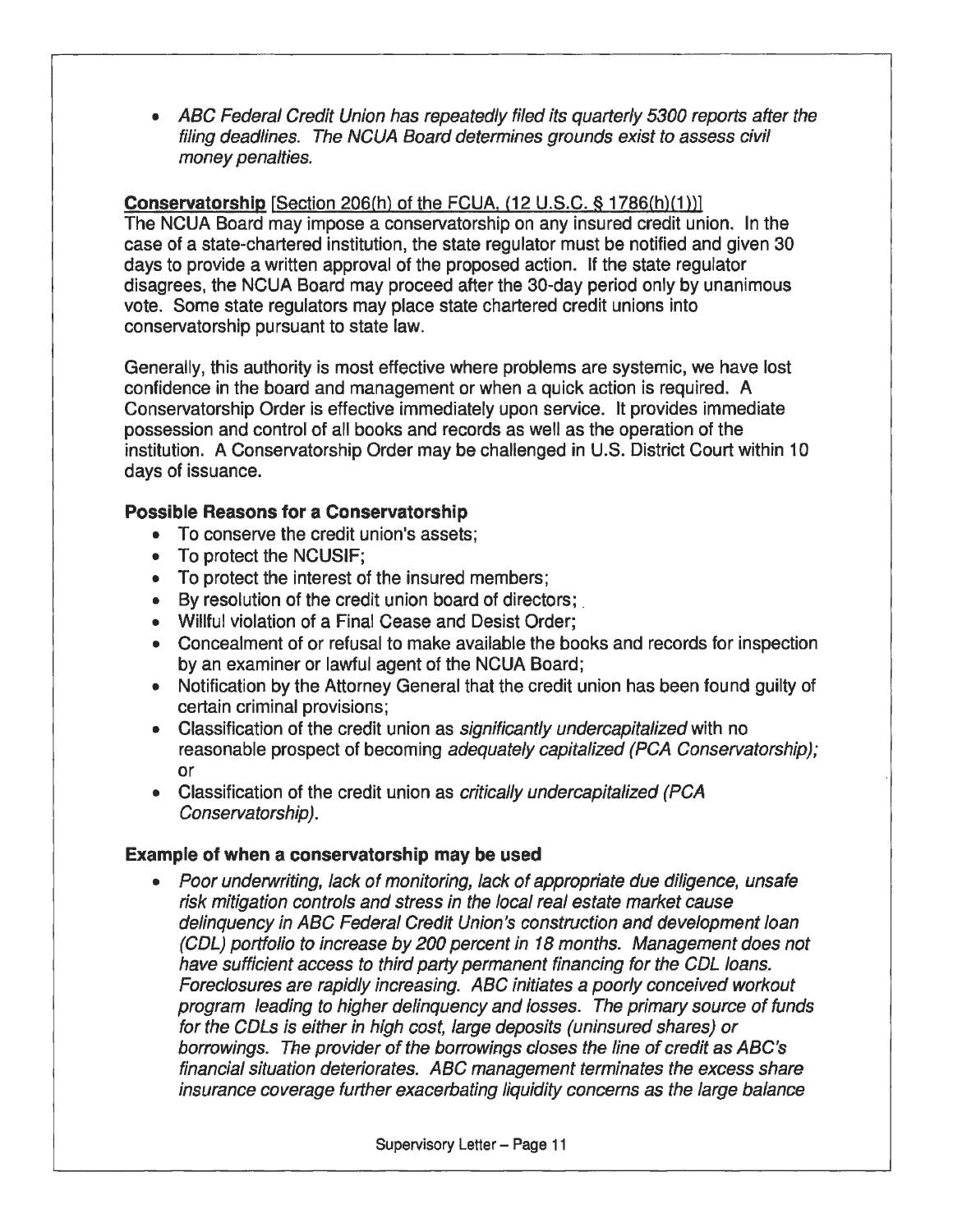depositors begin withdrawing funds. NCLJA guarantees a line of credit so ABC may continue to operate. Management does not comply with an LUA or PWL and cannot demonstrate an ability to operate the credit union safely and soundly. NCUA places ABC into conservatorship.

## **Removal and Prohibition of an Official** [Section 206(g) of the FCUA. (12 U.S.C. §

 $1786(q)^{11}$ 

It may become necessary to initiate a formal removal action when a breach of fiduciary duty occurs on the part of a director, officer, or committee member and when the credit union's board will not or cannot discharge the responsible person and when that person does not voluntarily resign. A removal or prohibition of an individual may be issued based upon conviction of certain offenses, upon consent, or after the completion of the administrative hearing and any judicial review.

#### **Possible Reasons for Removal and Prohibition**

Removal or prohibition of an official requires that person to directly or indirectly violate, engage in, or commit one of the following:

- Statute or regulation;
- Provision of a Final C&D Order;
- Any published written agreement between the NCUA Board and the credit union;
- Any condition imposed in writing by the NCUA Board related to granting any application or request by the credit union (e.g. application for insurance or 208 Assistance);
- Any unsafe or unsound practice related to the credit union; or
- Any act, omission, or practice constituting a breach of fiduciary duty.

And their violations or actions either:

- 1. Involved personal dishonesty; or
- 2. Demonstrated their unfitness to participate in the credit union's affairs.

And their actions resulted in at least one of the following:

- 1. The credit union has or will suffer financial loss or other damage;
- 2. The interests of the members have or could be prejudiced; or
- 3. The party receives financial gain or others benefit because of the violation, practice, or breach.

#### **Examples of when a removal or prohibition may be used**

- A former credit union manager is convicted of fraud in connection with his employment at the credit union. (18 U.S.C. *§* 1006) The former manager is sentenced to prison, followed by supervised probation and is ordered to pay restitution. Because there is a conviction related to a criminal offense involving dishonesty or a breach of trust, the prohibition is established by the Federal Credit Union Act. 12
- A credit union manager provides loans to himself and family members that are outside of established lending policies and without notification to the credit union's Board of Directors. The loans are also at favorable rates and

<sup>&</sup>lt;sup>11</sup> These actions are posted on the NCUA website.

 $12$  It is not a requirement there is a criminal conviction prior to proceeding with a prohibition.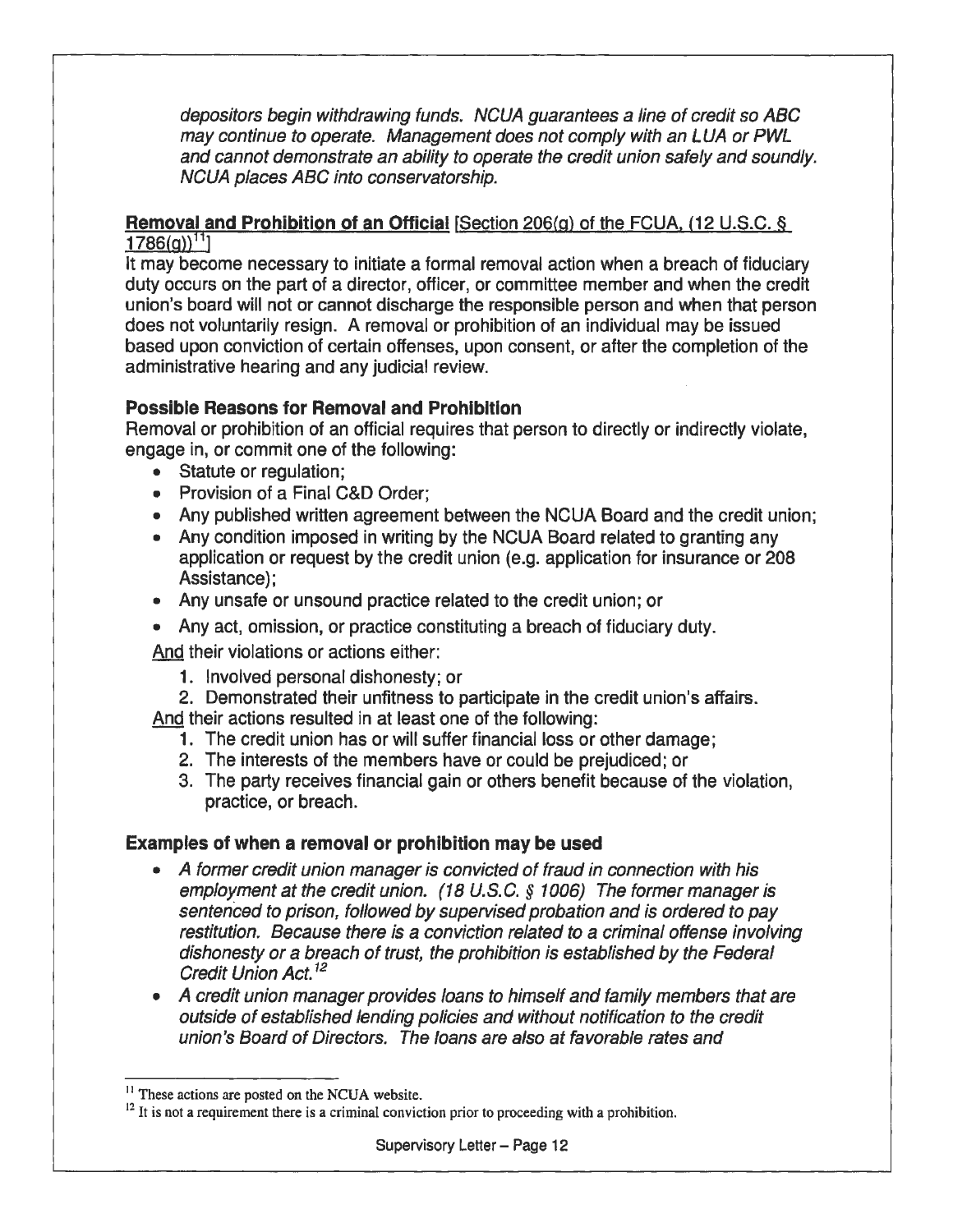subsequently a number of them become delinquent and the credit union suffers losses. The manager refuses to resign and the Board refuses to terminate the individual. For a variety of reasons, including limited resources, there is no . criminal prosecution.

**Involuntary Liquidation** [Section 120(b)(1) and Section 207(a) of the FCUA. (12 U.S.C. §§ 1766(b)(1) and 1787(a))] Section 120(b)(1) should be used only in cases involving federal credit unions that are not insolvent. Liquidation of a solvent federal credit union under this section requires completion of an administrative hearing and possible judicial review. Section 207(a) is available in cases involving insolvent federal credit unions. An order placing an insolvent federal credit union into involuntary liquidation pursuant to this section is effective immediately upon service but may be challenged in federal district court with 10 days.

1. **Involuntary Liquidation of an Insolvent Federal Credit Union** 

A credit union will be determined insolvent<sup>13</sup> when the total amount of its shares exceeds the present cash value of its assets after providing for liabilities unless:

- a) The NCUA Board determines the facts causing the deficient share-asset ratio no longer exist; and
- b) The likelihood of further depreciation of the share-asset ratio is not probable; and
- c) The return of the share-asset ratio to its normal limits within a reasonable time for the credit union concerned is probable; and
- d) The probability of a further potential loss to the insurance fund is negligible.
- 2. **Involuntary Liquidation of a Solvent Federal Credit Union**  Possible reasons include:
	- a) Abandonment of the credit union's operations and affairs by the officials.
	- b) Plant closure and officials' refusal to vote to present the question of liquidation to the members. Such plant closure may force insolvency under the concept of a going concern or may cause a dissipation of the assets and expose the creditors and the NCUSIF to a greater than normal risk.
	- c) Other specific serious violations of its charter, its bylaws, the FCU Act, or regulations that cannot be reversed and may cause insolvency.
	- d) Serious operational deficiencies the officials have not acted to correct and which, if allowed to continue, may cause insolvency.

#### **Example of when an involuntary liquidation may be used**

• Following a tip from external sources, the NCUA initiates a surprise contact at ABC Federal Credit Union. There is strong evidence the manager is maintaining two sets of books, since non-member deposits are not reported on the quarterly 5300s. ABC's board suspends the manager and cooperates fully with NCUA by initiating a fraud audit and account verification. The audit determines that the manager has embezzled significant amounts of cash over a period of years and that the due dates on numerous loans have been advanced hiding a significant

<sup>&</sup>lt;sup>13</sup> NCUA Rules and Regulations § 700.2(e)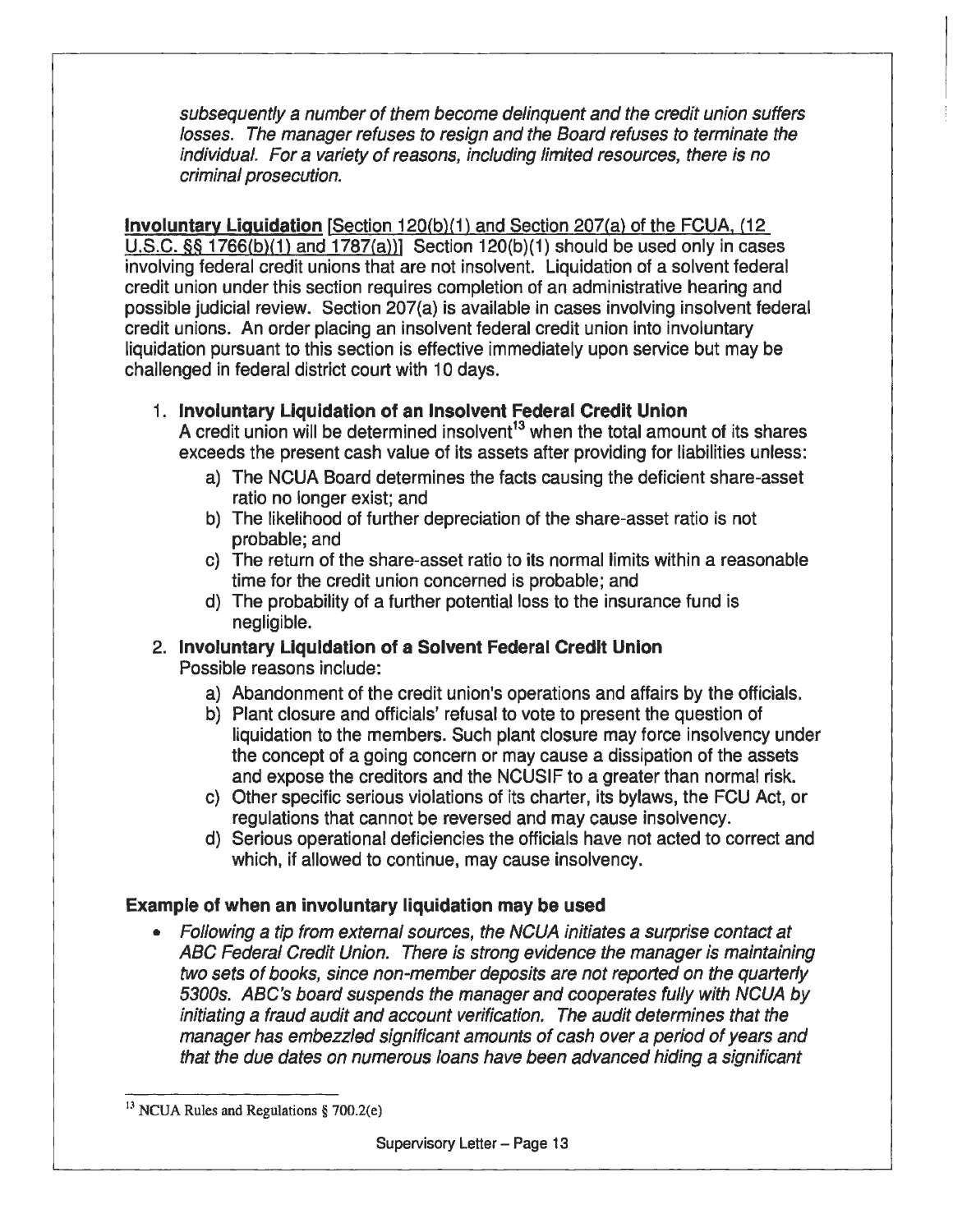amount of delinquency which requires significant charge-offs. Together these activities render the credit union insolvent with no hope of restoring solvency in the future. NCUA issues an Order of Involuntary Liquidation and quickly facilitates a Purchase & Assumption transferring shares and member accounts to another credit union.

#### **Termination of Insurance and Revocation of a Charter [Section 206(b)(1) of the** FCUA, (12 U.S.C. § 1786(b){1))]

#### **Possible Reasons for Termination of Insurance**

- 1. Unsafe or unsound practices or conditions; or
- 2. Violation of a law, rule, regulation, any condition imposed in writing by the NCUA Board, or any written agreement entered into with the NCUA Board.

#### **Example of when a termination of Insurance and revocation of a charter may be used**

• ABC Federal Credit Union has been convicted of money laundering (18 USC § 1956) and all the officials and manager knew of the money laundering scheme. One of the directors was the mastermind of the scheme and convinced the others they would never be caught. The US Attorney General notifies the NCUA Board of the conviction. The NCUA Board follows required notification and judicial review procedures for revoking ABC's charter. The NCUA Board also determines there are several area credit unions with overlapping fields of membership. Due to the conviction and the involvement of all the management officials, the NCUA Board terminates insurance coverage and revokes ABC's charter.

#### **Prompt Corrective Action Related Actions** [Section 216 of the FCUA, (12 U.S.C. § 1790d)]

Depending on the credit union's Prompt Corrective Action (PCA) classification, certain restrictions and actions are automatically imposed by operation of law. Congress mandated that NCUA follow the strict statutory timeframes of PCA to help reduce the risk of loss to the NCUSIF.<sup>14</sup> The specific details surrounding the procedures that are applicable in situations requiring prompt corrective action are set forth in Part 702 of NCUA's Rules and Regulations. PCA includes two types of supervisory actions: mandatory supervisory actions and discretionary supervisory action. Staff should be familiar with all agency issued PCA related guidance.<sup>15</sup>

#### **Examples of when a prompt correction action may be used**

• ABC Federal Credit Union is critically undercapitalized (Net Worth less than 2 percent) and \$50 million in assets. ABC prepares a Net Worth Restoration Plan (NWRP) which shows net worth will rise above 2 percent within 90 days and continue to increase over the next three years. Rather than place the credit

<sup>&</sup>lt;sup>14</sup> Refer to the Delegations of Authority for approval and concurrence requirements.

<sup>&</sup>lt;sup>15</sup> Part 702 of the Rules and Regulations, NCUA Instruction No. 3501.01, Discretionary Supervisory Actions (DSAs) under Prompt Corrective Action (PCA) dated April 15, 2003, Examiners Guide Chapter 17, etc.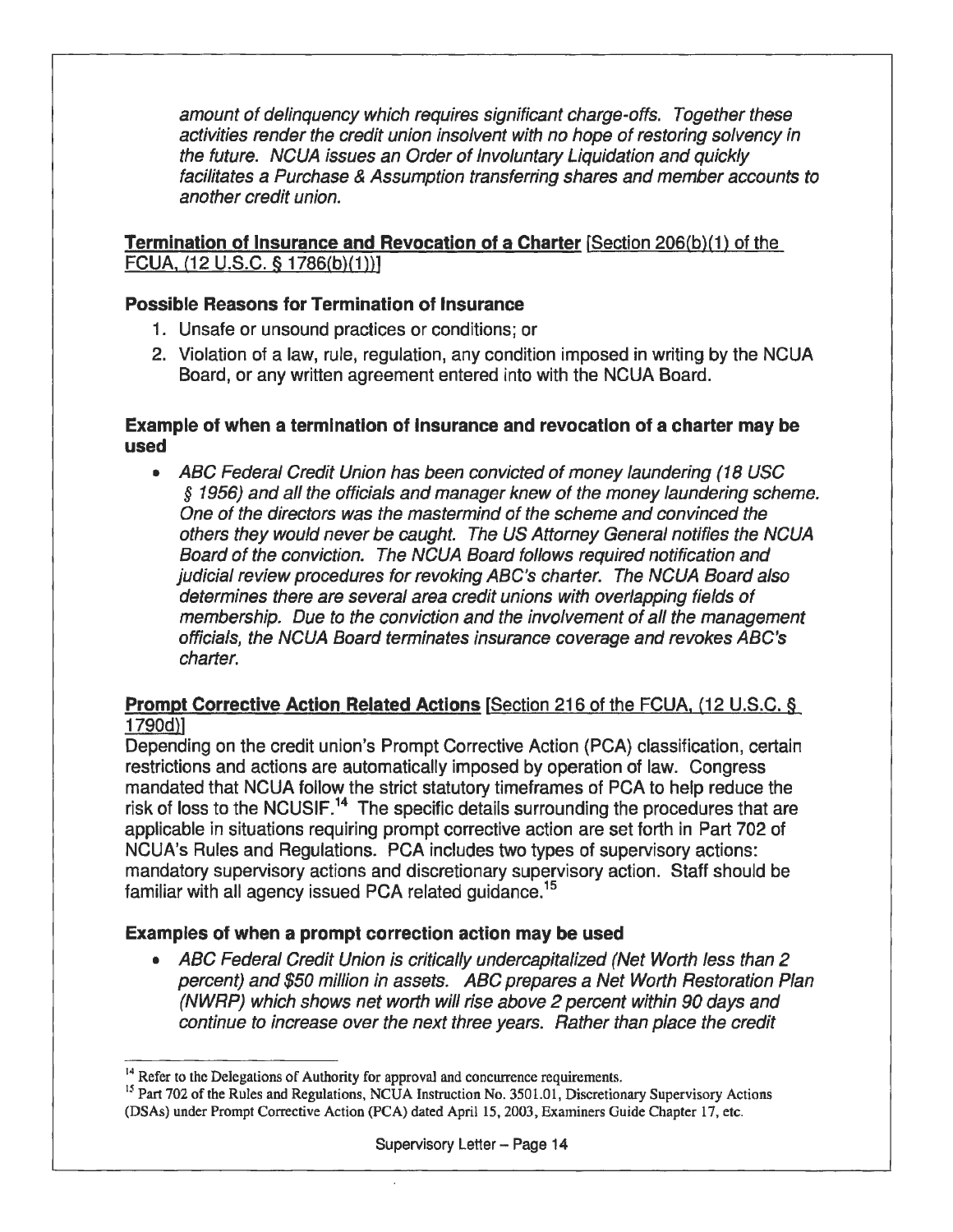union into conservatorship or liquidate within 90 days, the NCUA Board approves Other Corrective Action to allow ABC to operate under the NWRP.

- ABC Federal Credit Union has 4.5 percent net worth (Undercapitalized). ABC has submitted two Net Worth Restoration Plans for approval, but NCUA has rejected both plans. ABC is the sole owner of a mortgage origination CUSO which has lost money since ABC purchased it seven years ago. The CUSO's most recent net loss dropped ABC's net worth from 6.0 percent to 5.0 percent. Since the proposed NWRP does not indicate ABC intends to make any changes to the CUSO's operations, NCUA requires ABC to divest the CUSO.
- ABC Federal Credit Union has *3.0* percent net worth (Significantly Undercapitalized). The ABC board recently terminated the long time CEO for lack of prudent decisions to restore net worth. Rather than searching for a qualified CEO, the ABC board promotes the Chief Operating Officer to the CEO position. The COO has never managed a credit union or other financial institution and was just recently promoted to the COO position from the VP Branches position. NCUA determines the COO is not qualified to manage *a*  troubled financial institution and requires the ABC Board to employ a qualified CEO.

## **Establishing the Administrative Record**

Developing the administrative record for an enforcement action is an essential part of · the NCUA's supervision process. In many cases, the documentation starts before you know the enforcement action will be necessary. Several examiners, subject matter examiners, analysts, specialists, and problem case officers may be involved in building the administrative record.

Staff may develop the administrative record over several periods or even years of supervision or in a relatively short period. It is important to document material information to support enforcement action, if necessary. Information that is not documented is much harder to include in the administrative record. The time necessary to maintain a good administrative record may appear to conflict with the risk focused examination process; however, the responsibility for a good administrative record falls primarily on the field examiner. The examiner must use considerable judgment to determine the documentation necessary to support possible future action.

The administrative record is the total compilation of information NCUA needs for decision-making purposes. Therefore, the record should present a complete, factual, and documented history of the credit union's problems and the attempts by NCUA and the credit union to resolve them.<sup>16</sup>

The examiner, the supervisory examiner, and the Division of Supervision are all involved with the development of the administrative record.<sup>17</sup> The record should indicate the attempts to correct problems without adequate corrective actions. The

<sup>&</sup>lt;sup>16</sup> Examiner's Guide, Administrative Record, page 1-27 and Administrative Actions page 30-3

<sup>&</sup>lt;sup>17</sup> Examiner's Guide, Examination Evaluation and Review Policy, pages 22-2 and 22-3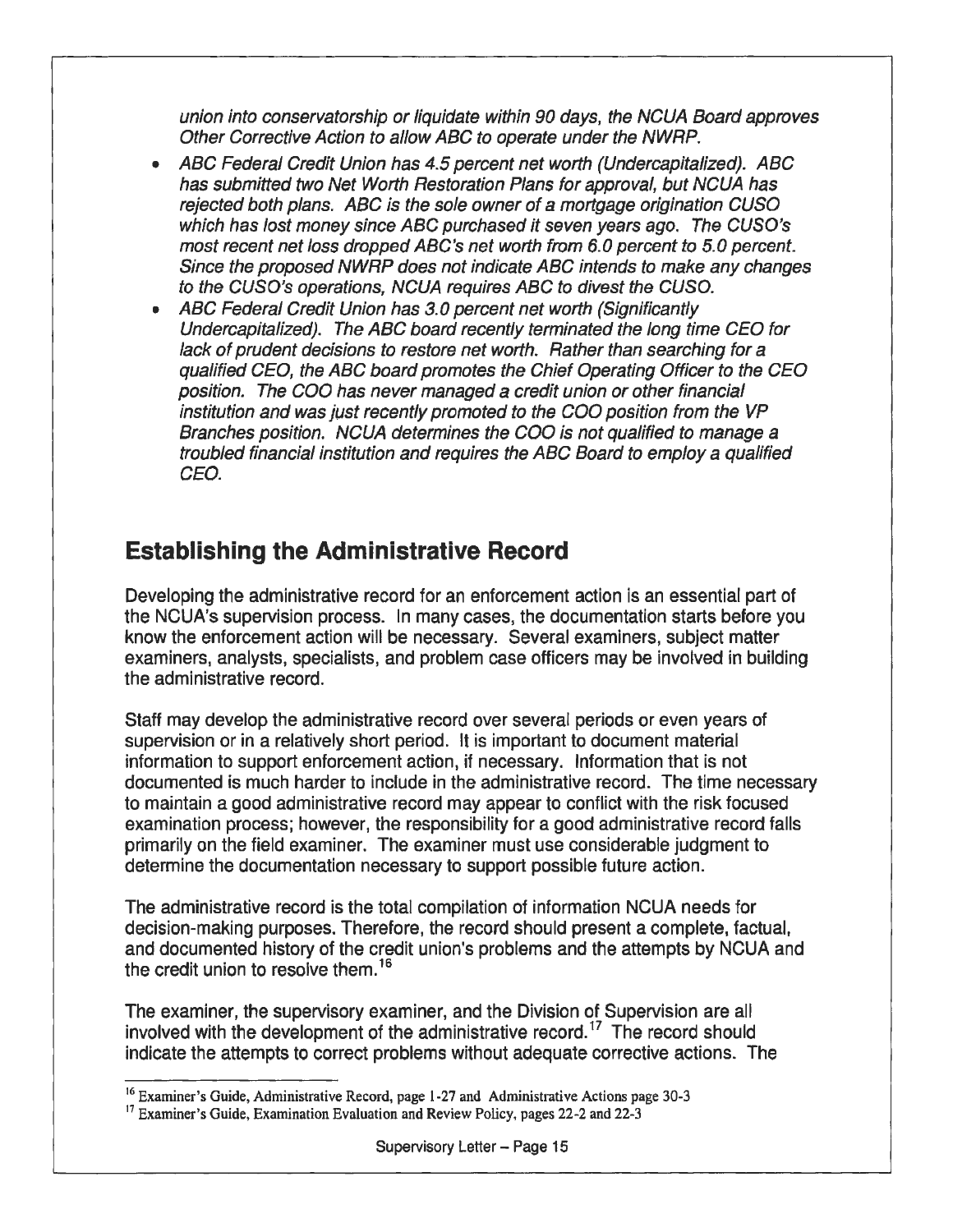unresolved problems should be documented in each contact report. In some cases, there may only be one documented contact if the issue is material enough to threaten the credit union's viability.

Each exam or supervision contact must document any agreements reached with management and any lack of progress on previous agreements with management. The reports should contain a clear concise descriotion of the problem from its inception or  $identification.$ <sup>(b)(7)(E)(b)(B)</sup>

(b)(7)(E),(b)(8)

 $(b)(7)(E)(b)(8)$ 

## **Conclusion**

This Supervisory Letter stresses the importance and proper utilization of the available administrative remedies and provides suggested guidelines for assembling the administrative record. It is not intended as a template for supervising a credit union. The administrative remedy and the content of the record vary greatly and are dependent on the credit union's activities. Each problem case has unique attributes. The type of action and documentation requirements necessitates examiner judgment and open communication with all involved parties.

Supervisory Letter - Page 16